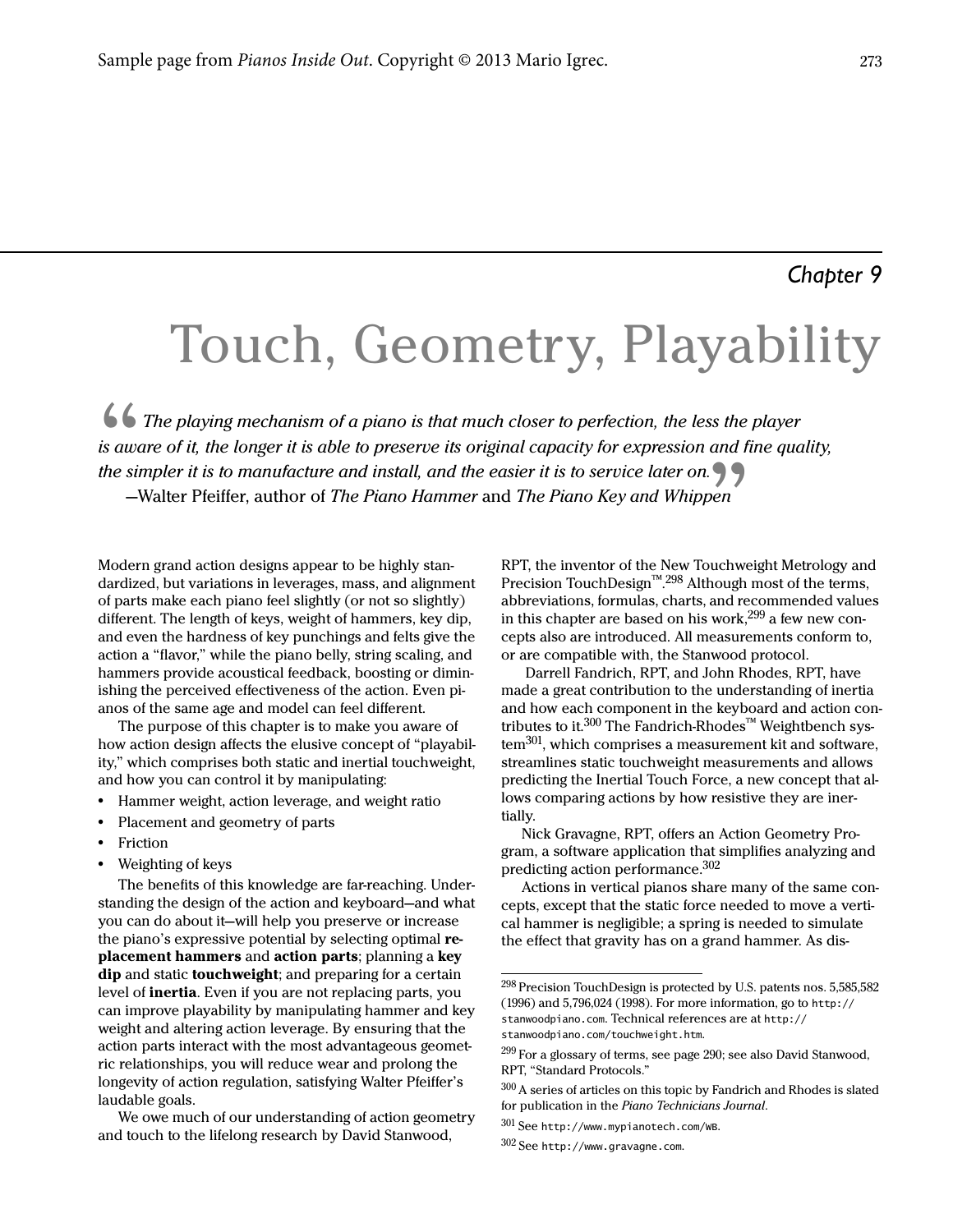

cussed in "Adjusting Touchweight" on page 396, static balancing is less critical in a vertical action, but if touchweight and friction were never made consistent, doing that will make a big difference. For more information, see David Huggins, RPT, "Affordable Vertical Touchweight Refinement."

This chapter focuses on the grand action.

# How to Proceed

In this chapter, theoretical concepts are explained approximately in the order in which a novice should learn them. Each concept is followed by measurement and adjustment instructions, and may be accompanied by a worksheet with which you can log and chart the needed information. However, you may want to postpone practical work until you've read the entire chapter, to get the "big picture" first.

If you're somewhat familiar with this subject, you may want to start by reading the "Playability Improvement Road Map" on page 310, which lays out the touch-improvement process in a step-by-step format. If looking for solutions to common touchweight problems, see the ["Touch](#page-9-0)[weight Troubleshooter"](#page-9-0) on [page 306.](#page-9-0) The "Hammer Replacement Touchweight Evaluator" on page 307 allows you to assess your options if you intend to reshape or install heavier or lighter hammers.

# Equipment

You will need equipment for measuring distances and weights. You can measure distances between center pins and other points in the action directly with a precise caliper, or by setting a divider tool and measuring its spread with a ruler.

Most of the weight measurements in this chapter follow the Stanwood protocol and are best performed with the Stanwood TouchDesign Kit, available from Pianotek.<sup>303</sup> The Fandrich-Rhodes™ Weightbench kit includes mushroom weights and software, which you may find more efficient than stackable weights or a conventional weight kit, but to fill out the worksheets in this chapter directly, you will need standard gram weights.

#### **TOOLS**

- Precise caliper
- Optional: 8" [20 cm] divider tool for measuring action spread and other distances
- Metric ruler (ca. 300 mm long) or tape measure
- Optional: Depth gauge (Figure 463, page 281)
- Two sets of stackable weights, as depicted on [page 277,](#page-4-0) or a gram-weight kit
- Small spring clamp
- Scale with 0.1 g precision, capable of measuring up to 100 g
- Stanwood TouchDesign Kit or:
	- Flat, rigid surface, such as a granite tile or slab, for weight measurements (18  $\times$  18" [50  $\times$  50 cm] or larger)
	- Small stands with low-friction bearings, or triangular pivots
- Several key lead weights  $(\frac{1}{2}$ " [12.7 mm] preferred)

# Force or Weight?

Weight is the force that gravity exerts on an object. Since the objects involved in lifting a hammer in a grand action operate close to the vertical plane, we can think of, and measure, the forces responsible for lifting those objects in terms of weight. This is convenient for evaluating static touchweight because we can use weights and a scale to

<sup>303</sup> Pianotek part no. STD-3K.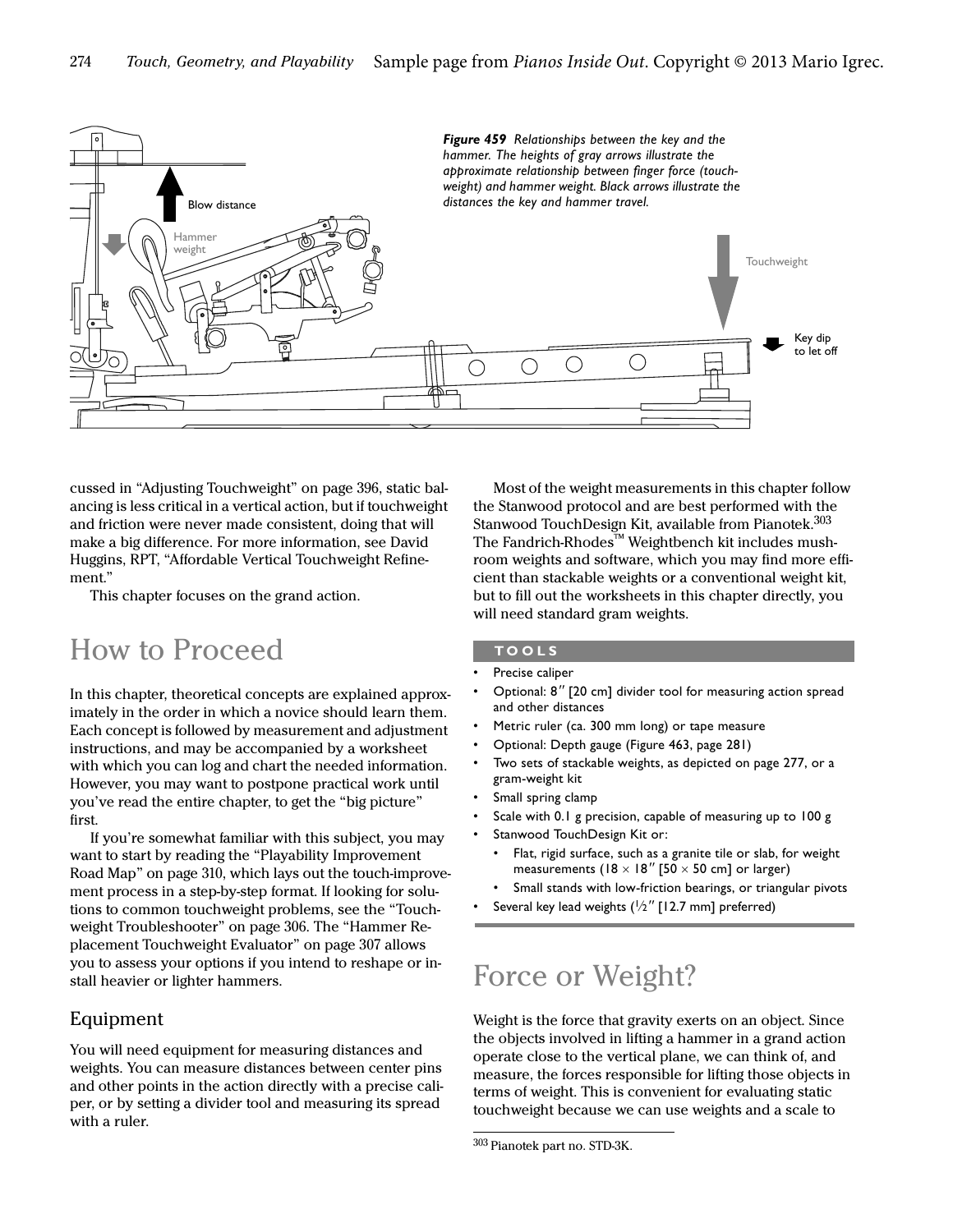measure and compare the forces of the finger, friction, and inertia-reducing device, as well as the weights of the hammer, wippen, key, and leads.

# Interrelated Aspects of Action and Keyboard

Since action parts in all modern pianos have almost the same basic measurements, action design revolves around variations in the following design elements. Each is discussed in detail throughout this chapter.

Hammer weight must match the belly and the stringing scale to fulfill the tonal potential of the piano. As installed, hammer #1 (bottom bass hammer) typically weighs between 8 and 12 grams. The shank adds 1.5–2.0 grams, giving the hammer a "strike weight" (the weight that acts on the strings) of 9.5–14 g. Strike weight decreases toward the treble to between 3.5 and 7 g, and should do so gradually. Hammers on the high end of the weight range produce more power, especially in lower partials, whereas lighter hammers can offer a wider range of timbre. Strike weight is the single largest source of inertia in the grand action, greater than the key leads, keys, or wippens. Keeping it low, but without compromising the desired tonal outcome, is of paramount importance for playability. Any sudden changes will create inertial (and likely tonal) unevenness despite the consistency in static touchweight.

Touchweight. The player expects the keys to provide a predictable and uniform amount of resistance or "touchweight" during soft playing. To translate a strike weight to a desirable static touchweight, the action rebuilder has two basic tools: a) change the amount of lead in keys, and b) alter the amount of leverage in the action. However, neither of those solutions is without a price: lead affects inertia of the key, whereas leverage changes key dip (or blow distance) and inertial touch force (inertia of the hammer, as reflected to the player's finger through the action). Fortunately, static touchweight can be reduced without increasing the inertia of the key, using devices that involve springs or magnets. These devices, discussed at the end of this chapter, are quite valuable for dealing with heavy hammers.

Inertia, or "dynamic" touchweight, affects how much force is needed to play loudly, and is a function of strike (hammer) weight, action leverage, and the amount of leads in keys.

Key dip can't vary much because it affects the amount of finger movement. In a modern piano, it ranges from about 0.375 to 0.435" [9.5 to 11.0 mm] for white keys.<sup>304</sup> As black keys must remain above the white keys when fully depressed, they are set to 0.475–0.500" [12.0–12.7 mm] above white tops. Large key dip gives the action power, but requires extra effort by the player because the fingers have to move farther. The problem is exacerbated by the fact that for every millimeter of extra key dip, black keys

must be set one millimeter higher, resulting in two millimeters of extra finger travel. It is interesting to note that in the 19th century, when key dip was almost half what it is today, the "English" action was criticized as heavy in comparison to the Viennese action, at least in part due to its larger key dip.<sup>305</sup>

Blow distance. The other end of the action—the hammer—must accelerate sufficiently to energize the strings. This requires an adequate hammer-blow distance, which is standardized to between  $1\frac{3}{4}$  and  $1\frac{15}{16}$ " [45–48 mm]. A shorter blow distance will rob the piano of volume—this is in fact a feature in vertical and some grand pianos, where the half-blow pedal softens the sound by bringing the hammers at rest closer to the strings. But blow distance must not be excessive either, or it will compromise repetition. Blow distance is directly proportional to key dip: all other things being equal, increasing one requires increasing the other. The amount of key dip for any given blow distance is predetermined by action leverage. As neither of those two measurements can exceed its limits, the action leverage is also limited to a fairly narrow range.

Aftertouch is the length of key travel after let off. It must be sufficient to allow the jack to escape under the knuckle so that the hammer can freely rebound from the strings. It can't be much greater than that, or it will waste finger motion, slow repetition, and interfere with the functioning of the action. Since aftertouch allows almost no variation, it provides no relief to the rebuilder in balancing the action.

In conclusion, the action and keyboard comprise a mechanical system in which the hammer weight and stroke (blow distance) needed for the desired tonal results must be matched to the physical constraints of the player's hands and fingers through a series of carefully designed levers. This requires understanding how hammer weight, action leverage, and the distribution of weight in the action affect both the static and dynamic (inertial) aspects of touch.

 $305$  The other reason for the criticism is that, in the early 19th century, English actions had heavier, more inert hammers, which required greater force to play loudly (explained in ["Inertia"](#page--1-1) below). However, the static touchweight itself was actually lower than in most Viennese instruments, especially in the bass—this is evident when playing on well-restored historical instruments of that era. For measurements of several instruments, see Michael Cole, The Pianoforte in the Classical Era, pp. 304–306. See also the footnote in Edwin Good, Giraffes, p. 168; and Alfred Hipkins, A Description and History, p. 29.

 $^{304}\!\,$  Key dip increased over time as the hunger for more powerful tone required increasing hammer mass and lowering action leverage. Early Viennese pianos had a key dip of 4–6 mm, whereas English pianos were in the 7–7.5 mm range (see Michael Cole, The Pianoforte in the Classical Era, tables 18.1 and 18.2, pp. 301–302). In 1836, Claude Montal suggests a dip of roughly 6–8 mm (3 "lignes" in the treble and a little less than 4 "lignes" in the bass), and 7–9 mm in 1865 (Claude Montal, L'Art d'accorder, 1st ed, p. 108; 3rd ed., p. 212). In 1906, William White documents the dip as being 9.5 mm ("3/8 inch full"; see William White, Theory and Practice, p. 103).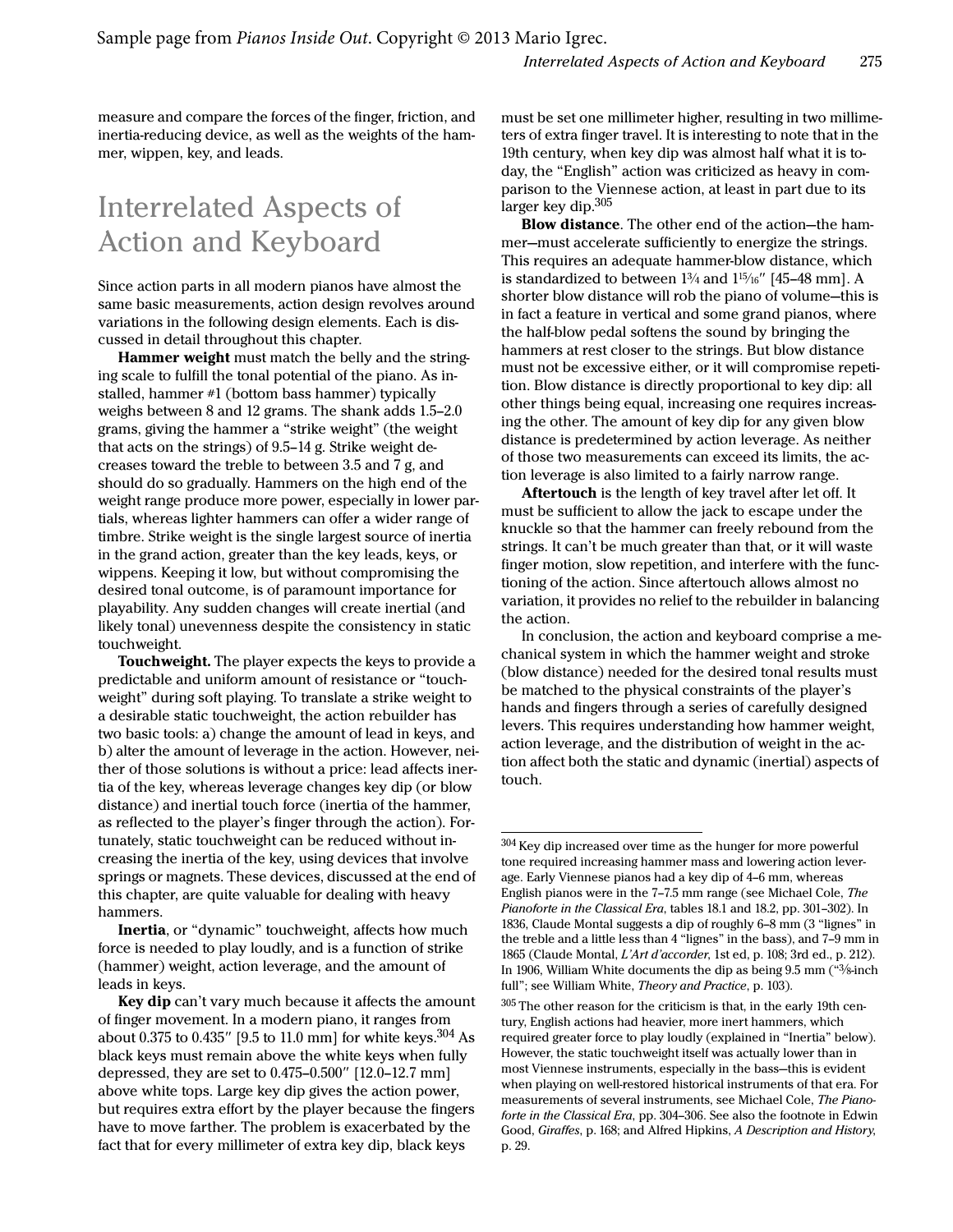# Static Touchweight (TW)

Static touchweight is a term that encompasses three concepts:

- **•** Downweight: minimum force required to depress the key
- **•** Upweight: maximum force the key will overcome as it returns to the rest position
- **•** Balance weight: the average of downweight and upweight forces

These weights or forces (discussed below) determine the perception of action as heavy or light during soft playing. Together with action regulation, touchweight is of great importance for control in soft dynamics.

# Static and Dynamic Touchweight

Static touchweight, defined above, describes static forces required to depress, release, and balance the key. The finger, however, depresses the key with a wide range of forces (technically, kinetic energy), attempting to accelerate it at different rates. The resistance the finger experiences during rapid accelerations in loud playing is caused by inertia, and is referred to by some technicians as  $dy$ namic touchweight. This is discussed under "[Inertia](#page--1-1)" below.

### **Touchweight Is Downweight, Upweight, and Balance Weight**

When hammer weight, action leverage, or the amount of lead in the key change, each of the three touchweight forces—downweight, upweight, and balance weight—changes by approximately the same amount. For example, in an action with a leverage of 6:1, if you reduce the hammer weight during reshaping by 1 g (e.g., from 10 g to 9 g), downweight will be reduced from 50 g to 44 g, upweight from 26 g to 20 g, and balance weight from 38 g to 32 g. Each of the three forces is reduced by 6 g, which is conveyed more conveniently by saying that touchweight is reduced by 6 g. When you encounter the term *touchweight*, mentally substitute it with "downweight, upweight, and balance weight."

# Downweight (DW) and Upweight (UW)

Downweight is the weight on the front of the key needed to make the key sink slowly from a point approximately 4 mm below its rest position. The reason for measuring at the 4 mm dip is to overcome the friction and leverage at the top of key travel, where they are highest (see ["Friction](#page--1-2)  [Changes During Key Travel"](#page--1-2) and ["Leverage Changes Dur](#page--1-3)[ing Key Travel"](#page--1-3) below). The ideal downweight ranges from about 50 grams in the bass to 46–47 grams in the treble, with 48 grams being a good target for the middle section. A downweight over 55 g (57–58 g in the bass and 54 g in the treble) will be perceived as heavy, especially when combined with high front weight (inertia). A downweight of 45 g or less will feel light—it is acceptable only if the up-

# Myth: **A light action repeats faster.**

**Truth:** An action with low downweight and upweight requires less finger force in soft dynamics. Piano players associate that with faster repetition. However, low downweight and upweight mean that the key and action parts take more time to return after a strike, delaying a re-strike and *slowing* repetition. In extreme cases, usually associated with overly strong wippen-assist springs, keys "dance" for a prolonged period of time, making repetition unpredictable. Many pianos with low touchweight have higher action inertia due to heavy hammers and extra key leads, and require increasing amounts of finger force in loud dynamics. This compounds the problem, rendering loud repeats and trills in many "light" actions all but impossible.

weight is at least 20 g and the front weight (explained below) is under the recommended ceiling. Variations from note to note should be within ±2 g.

Upweight is the maximum weight on the front of the key that the key will lift on its own. As stated above, upweight is related to downweight (and balance weight) more or less linearly—increasing one increases the other by the same amount. On a piano with fairly new, well-lubricated action parts and a downweight of 48 g, the upweight should be 23–24 g. A high upweight feels springy and responsive, whereas a low upweight makes the action feel sluggish and slows repetition. As with downweight, variations from note to note should not exceed ±2 g.

### How to Measure

Downweight: For both white and black keys, place weights on the front of the key (Figure 460) so that the center of the weights is 13 mm in from the front edge. This is the standard measurement position (SMP). If the action is in the piano, keep the damper pedal depressed. Push the key down approximately 4 mm. The least amount of weight that makes the key slowly drop from that point is the downweight.

Upweight: Hold the damper pedal depressed and depress the key to the point of increased resistance (7–8 mm). Starting with about 20 grams, place the weights on the standard measurement position and release the key. Adjust the weights until the key barely returns to the 4 mm point.

Alternatively, measure downweight by slowly depressing the key, and upweight by slowly releasing it with a tension gauge, as shown in Figure 461.

Enter and plot the downweight and upweight values on the [Touchweight Worksheet](#page-4-0) ([page 277](#page-4-0)). For now, ignore the balance-weight area—you will learn how to calculate balance weight below.

# Friction (F)

The difference between downweight and upweight is caused by friction in the keyboard and action parts. Given the same downweight, the higher the upweight, the lower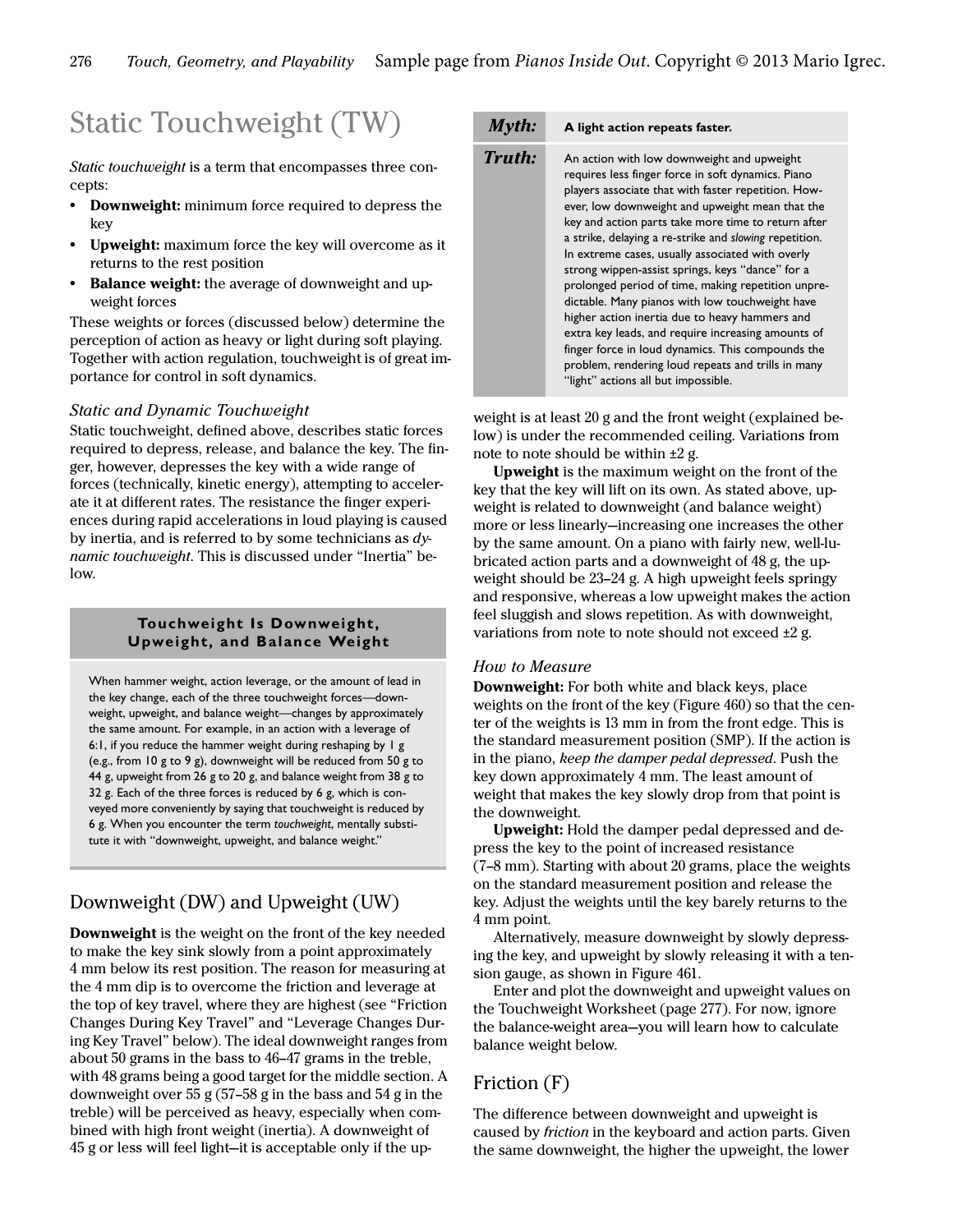<span id="page-4-0"></span>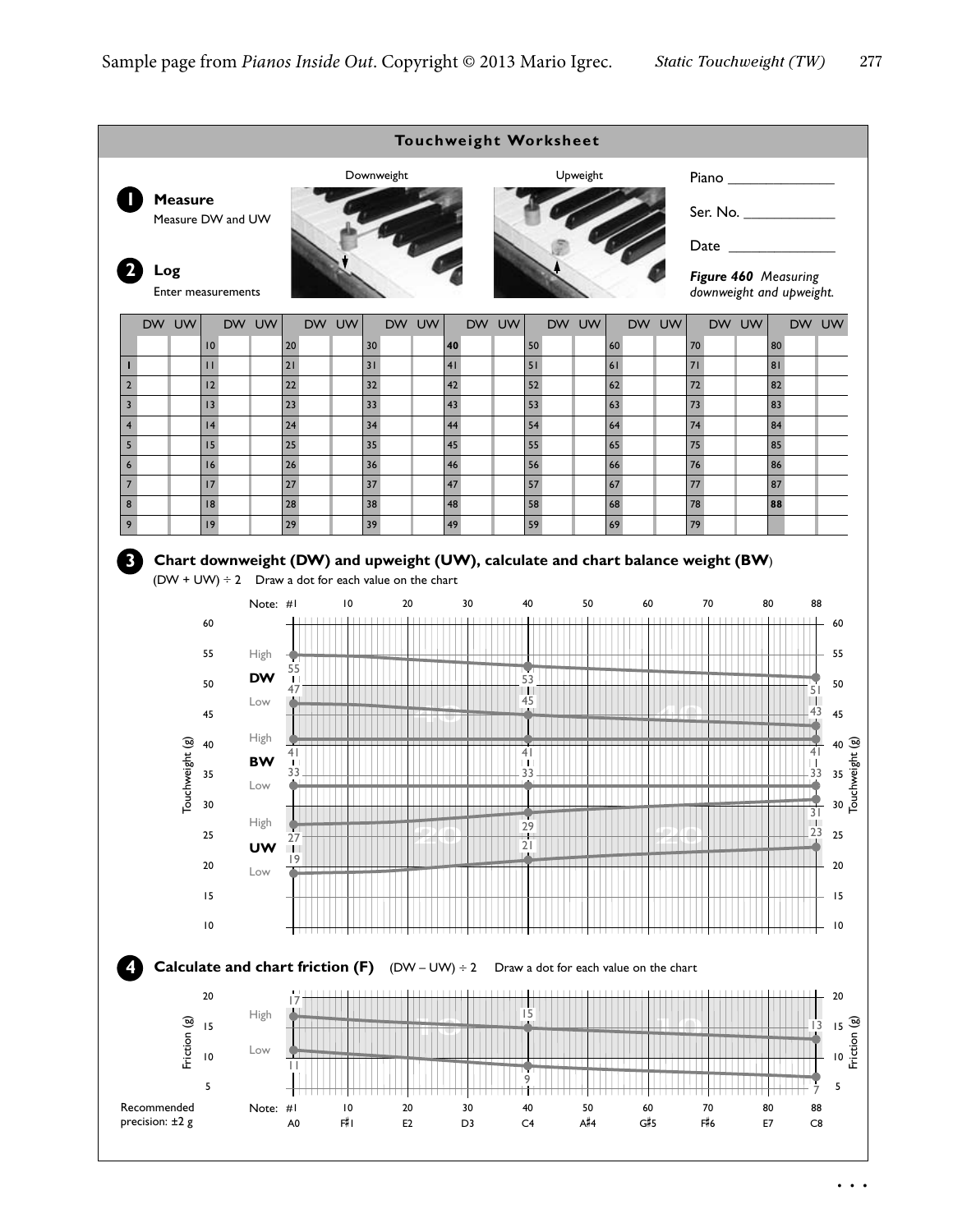6:1 4:1 6:1 4:1 Leverage 7:1 6:1 5:1 4:1 #1 10 20 30 40 50 60 70 80 88 <sup>A</sup># <sup>F</sup> <sup>4</sup> # A0 1 E2 D3 C4 <sup>G</sup># G#5 F#6 6 E7 C8 Note: **Action Leverage Worksheet** es<br>Serage<br>Leve 7:1 5:1 4:1 **1 Measure Log Chart** Measure action leverage Enter measurements Draw a dot for each value on the chart Note: #1 10 20 30 40 50 60 70 80 88 **2 3** 7:1 7:1 High Medium Low 10 20 30 **40** 50 60 70 80 **1** 11 21 31 41 51 61 71 81 2 12 22 32 42 52 62 72 82 3 13 23 33 43 53 63 73 83 4 | 14 | 24 | 34 | 44 | 54 | 64 | 74 | 84 5 15 25 35 45 55 65 75 85 6 16 26 36 46 56 66 76 86 7 17 27 37 47 57 67 77 87 8 18 28 38 48 58 68 78 **88** 9 19 29 39 49 59 69 79 6:1 6:1 5:1 5:1 *Figure 463 Measuring hammer travel at 6 mm key travel: The front of the action-leverage tester should be at the standard measurement position (13 mm in from the key front). The extra weight prevents the tool from rocking back a little on this piano. The depicted tester is made by Erwin's Piano Restoration.* Piano Ser. No. \_\_\_\_\_\_\_\_\_\_\_\_ Date \_ Recommended precision: ±0.2:1 (e.g. 5.2:1 to 5.6:1) . . .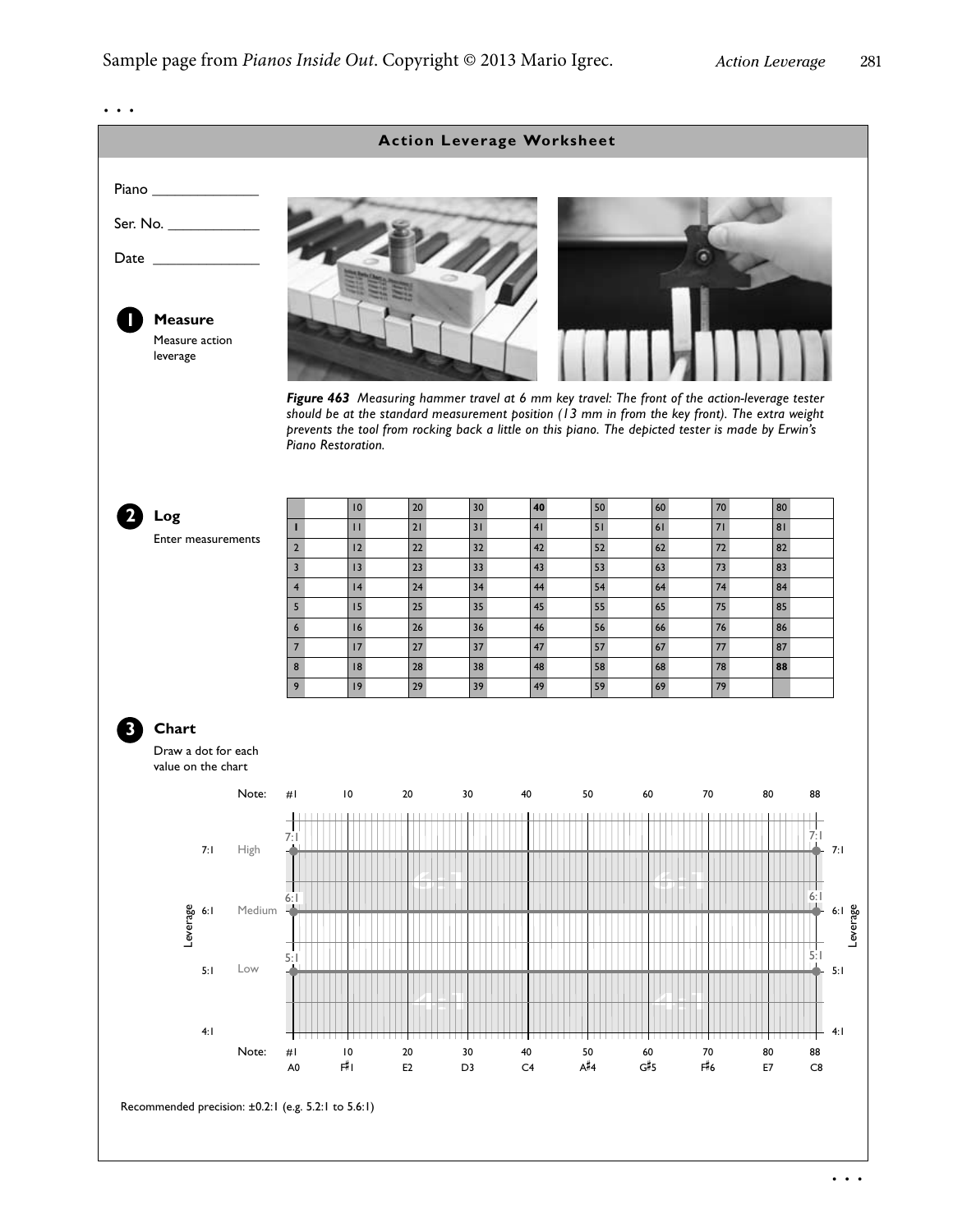the wippen radius weight (WW =  $0$  g), we can omit  $WW \times KR$  from the equation, but we have to reduce the balance weight by the leveraged amount  $(18 \times 0.5 = 9$  g), from 41 to 32 g:

. . .

55 
$$
R = \frac{32 + 40}{12} = \frac{72}{12} = 6.0
$$

# Leads: Measuring and Calculating

Here you will learn how to express the amount of lead weights in keys, how to estimate front weight from the leads in the key, and how to calculate the amount of lead weight needed to achieve a particular front weight.

# <span id="page-6-1"></span>Lead Factor (LF)

Lead factor is a new concept I propose as a way of expressing how much lead is positioned, and where, along the key. Lead factor is an expression that shows the lead weight (LW), in grams, of a particular lead or group of leads, and a **distance multiplier** (DM), which is a number between 0 and 1 where 0 is the lead at the balance hole and 1 is the lead at the standard measurement position in the front of the key (not at the actual key front). Lead factor also can be expressed in its solved form (as a result of multiplying lead weight by the distance multiplier), but then you lose track of weight vs. position, which has implications for the inertia of the key ([page 298\)](#page--1-1).

Lead factor is useful simply as a way of expressing how much lead is positioned where along the key. It simultaneously conveys two pieces of information, the amount of lead weight and the distance multiplier (the relative position of weight within the key segment), but, when solved (multiply lead weight by distance multiplier), reveals the amount of weight that a lead or group of leads contributes to the front weight. The practical value of the lead factor is that, when measuring positions for lead installation, you can compare the estimated front weight to the front-weight ceiling (see the chart on [page 293\)](#page--1-4) without actually measuring the front weight, which requires removing the top stack and the key from the key frame. Although front weight can (and should, at least for sample notes) be measured after marking lead positions on all keys, estimating it from the lead weight shortcuts the process, identifies front-weight problems early, and saves time. This is discussed in ["Adjusting Front Weight" on page 292](#page--1-5).

In the case of a group of evenly spaced leads, distance multiplier can be measured for the whole group from the balance hole to the imaginary point in the middle of the group. For leads that are located in the rear segment, distance multiplier is negative and is measured as the distance from the balance hole toward the rear of the key, divided by the total effective length of the front segment (balance hole to standard measurement position). The

total length of the rear segment doesn't matter. Note also that key-weight ratio and the position of the capstan don't matter because in this case we are only interested in how lead weight affects the key and its front weight.

Another way of remembering the distance multiplier is as a percentage of the lead position within the segment, positive in the front, negative in the back, and divided by 100.

Lead factor is written as an expression consisting of lead weight, an "x" signifying multiplication and read as "times," and the distance multiplier. For example, a 14 g lead weight placed in the middle of the front segment has a lead weight of 14 g at a distance multiplier of 0.5, and is written as "14x0.5" (and spoken as "fourteen times point five"). A 10 g weight placed 60 mm from the balance hole in the rear segment of a key with a 200 mm–long effective front segment has a lead factor of "10x–0.3" (0.3 is a result of dividing 60 by 200). When calculating the distance multiplier is not practical, it can be expressed as a ratio, or division, within a lead factor expression. For example, when you are logging lead factors, you may want to focus on measuring lead distances and, instead of calculating distance multipliers on the spot, record them in a raw form. To record a 16 g lead that is 160 mm away from the balance hole in a key with a 250 mm–long effective front segment, you would write "16x16:25." Later, you could reduce that to "16x0.64" or solve it completely, revealing its contribution to the front weight as being slightly more than 10 g.

If starting with keys without leads, for example when leading a new keyboard for the first time or after removing all existing leads, you can approximate the front weight by solving and adding up the lead factors of individual or groups of leads. You then add the result to the weight that represents the amount of imbalance between the front and rear segments, or key-imbalance weight. You can do the same in an already leaded keyboard by estimating the weights of existing leads.

Lead factor is sufficiently precise for estimating and comparing front weights if it affects the accuracy of the front weight estimation by no more than ±2 g. For example, if a lead factor is 42x0.7 and a key-imbalance weight is 5 g (see examples 1 and 2 below), the front weight estimate is 34.4 g. To keep that estimate within  $\pm 2$  g, or between 32.4 g and 36.4 g, you could misestimate the lead weight by as much as ±3 g (it could be 39–45 g), or the distance multiplier by up to  $\pm 0.05$  (allowing a range of 0.65–0.75). Remember, errors compound.

### <span id="page-6-0"></span>Key-imbalance Weight (KIW)

The key-imbalance weight is the front weight of a key with no leads. If leads are to be installed, the key-imbalance weight should be measured after drilling the lead holes; if leads were removed, after plugging the holes. Measure the key-imbalance weight per David Stanwood's front-weight measurement protocol. If the key tips backward, place a weight on the key top, right above the bearing on the scale, and deduct its weight from the reading on the scale.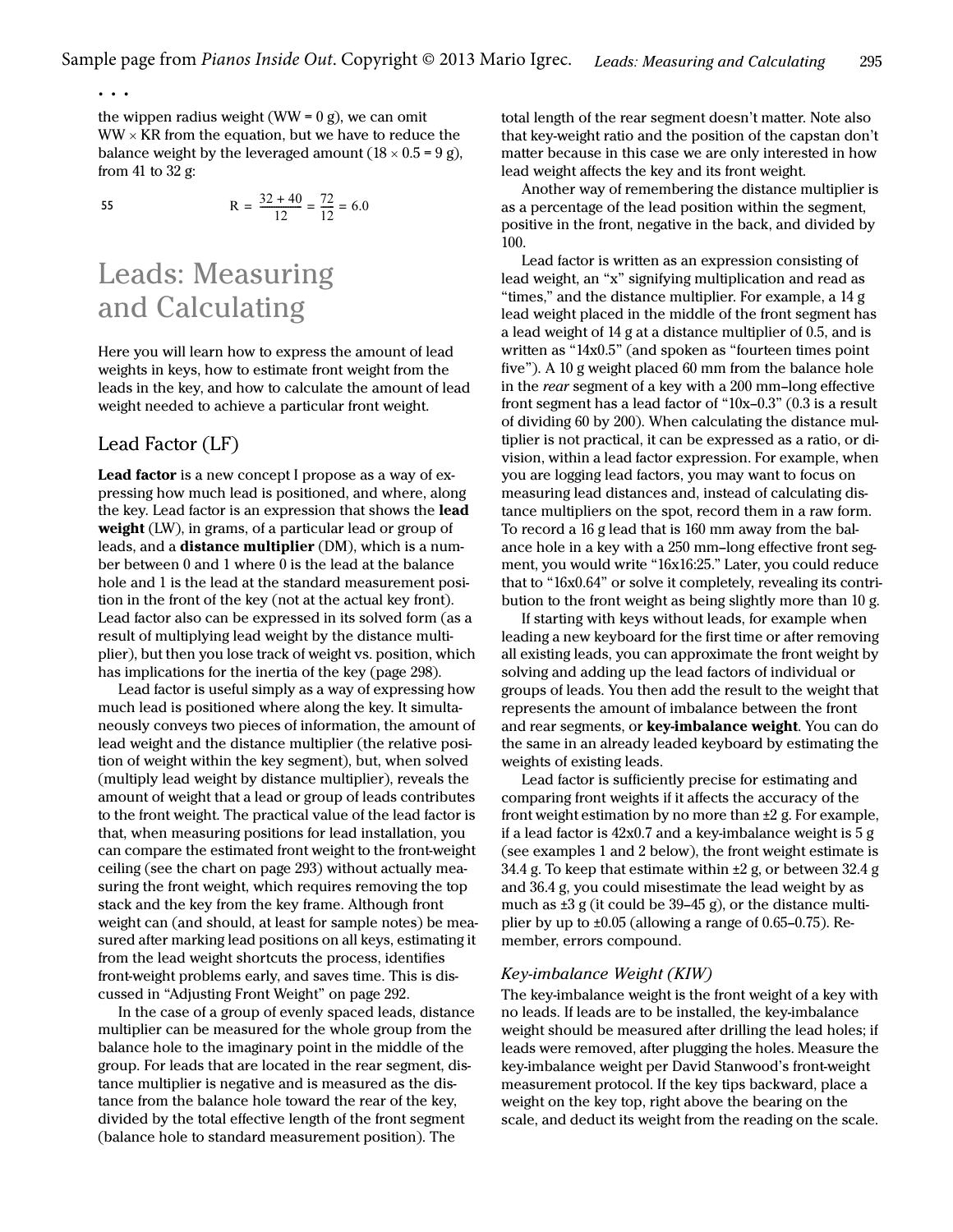### **Calculating Leads**

#### **Leads for 14 g Strike Weight**

Taking our action model in Figure 192 on page 78 (for measurements, see Table 6 on page 287) and a hypothetical strike weight of 14 g (heavy hammer) on note #1, let's calculate the amount of lead needed to adjust the balance weight to 36 g, which, with 12 g of friction, will give us the desired downweight of 48 g and the upweight of 24 g. The action leverage, measured as hammer rise divided by the 6 mm key dip, is 5.4 ([page 284](#page--1-6)).

Lead weight (LW): To estimate the number of leads we would need to install, first we need to determine the front weight (FW). Since we are seeking the balance weight of 36 g, Equation 46 on page 294 allows us to calculate the front weight. It is 48 g:

$$
FW = (14 \times 5.4) + (18 \times 0.46) - 36 = 75.6 + 8.28 - 36 = 48
$$

This exceeds the front-weight ceiling ([page 293](#page--1-4)) for note #1—either the strike weight (SW) or leverage should be reduced in this action.

In this action model, the **key-imbalance weight (KIW)** is 12 g. For a front weight of 48 g, the amount of lead needed in the very front of the key would be FW – KIW, or 48 – 12, which is 36 g. Therefore, we could bring the balance weight down to 36 g if we could install 36 g of lead there (the fact that the numbers are the same is coincidental). However, due to the key mortise we can install leads between the distance multiplier (DM) of  $\frac{3}{4}$  and  $\frac{1}{2}$ , the average of which is  $\frac{5}{8}$ , or 0.625:

57 
$$
DM = \frac{\frac{3}{4} + \frac{1}{2}}{2} = \frac{\frac{3}{4} + \frac{2}{4}}{2} = \frac{\frac{5}{4}}{2} = \frac{5}{8} = 0.625
$$

The closer the lead is to the balance hole (see [page 299](#page--1-7)), the less it reduces the balance weight, downweight, and upweight. To achieve the same balance weight at the distance multiplier of 0.625, therefore, we must calculate the lead weight (LW) by dividing the adjusted front weight (FW – KIW) by the distance multiplier:

Key-imbalance weight should be measured with a precision of ±1 g.

To measure the key-imbalance weight of an already leaded key, balance the existing leads by placing leads of the same weight (size) on the unleaded side of the key, at the same distances from the balance hole as the existing leads in the leaded segment.

If the front of the key is heavier, the key-imbalance weight is positive; if the rear is heavier, the key-imbalance weight is negative. The effect of the lead weight (LW), expressed as lead factor (LF), on the front weight (FW) can be expressed with this formula:

$$
\textbf{FW} = \textbf{LF}_1 + \textbf{LF}_2 + \textbf{LF}_n \dots + \textbf{K} \textbf{I} \textbf{W}
$$

or, in an expanded form (DM is distance multiplier):

$$
64 \quad \text{FW} = (\text{LW}_1 \times \text{DM}_1) + (\text{LW}_2 \times \text{DM}_2) + (\text{LW}_n \times \text{DM}_n) + \text{KIW}
$$

$$
\frac{48 - 12}{0.625} = \frac{36}{0.625} = 57.6
$$

Doing so, we find that we will need to install 57.6 g of lead weight at or around the <sup>5</sup> /8 or 0.625 of the length of the key front (DM). Expressed as **lead factor (LF)**, this is "57.6x0.625."

**Number of leads:** A <sup>1</sup>/2" [12.7 mm] lead weighs approximately 14 g, which means that we will need slightly more than 4 of them:

59 
$$
57.6 \div 14 = 4.11
$$

The number is lower than expected because 12 g of key-imbalance weight (KIW) in this key is unusually high. A concert grand with heavy hammers and an action leverage of 5.4 may have five to six  $\frac{1}{2}$ " leads in the lowest bass keys.

#### **Leads for 10 g Strike Weight**

Using Equation 46, let's calculate the lead weight (LW) for a hammer in our action model that weighs 8.2 g and has a strike weight of 10 g (note #56, for example):

60 FW = 
$$
(10 \times 5.4) + (18 \times 0.46) - 36 = 54 + 8.28 - 36 = 26
$$

Reduced by the key-imbalance weight of 12 g, the front weight of 26 g becomes a lead factor of 14x1.0 (14 g at the standard measurement spot in the front of the key), which, with the distance multiplier of  $\frac{5}{8}$ , translates to a lead weight of 22 g (and a lead factor of 22x0.625):

61 
$$
\frac{14}{\frac{5}{8}} = 14 \times \frac{8}{5} = 22
$$

The number of  $\frac{1}{2}$ "-wide, 14 g leads we need is 1.6:

$$
22 \div 14 = 1.6
$$

### Estimating Front Weight

As discussed in ["Front Weight \(FW\)" on page 291](#page--1-8), the most precise way to determine the front weight is to measure it with a scale or tension gauge. However, it is often precise enough, and much more convenient, to estimate the front weight based on lead factor and key-imbalance weight. This is particularly valuable when deciding how much lead to install, and where, in order to adjust the static touchweight. You don't need to determine the lead factor precisely, or even for each lead individually; in most cases, you can make a visual assessment and perform a mental calculation in just a few seconds. Here's how.

If multiple leads (original ones and those you plan to add) are distributed more or less evenly, visually determine the center of their distribution, then determine the ratio between the lengths from that spot to the balance pin, and to the front of the key (standard measurement position). Multiply the total weight of the leads with this ratio, add key-imbalance weight, and you have an estimate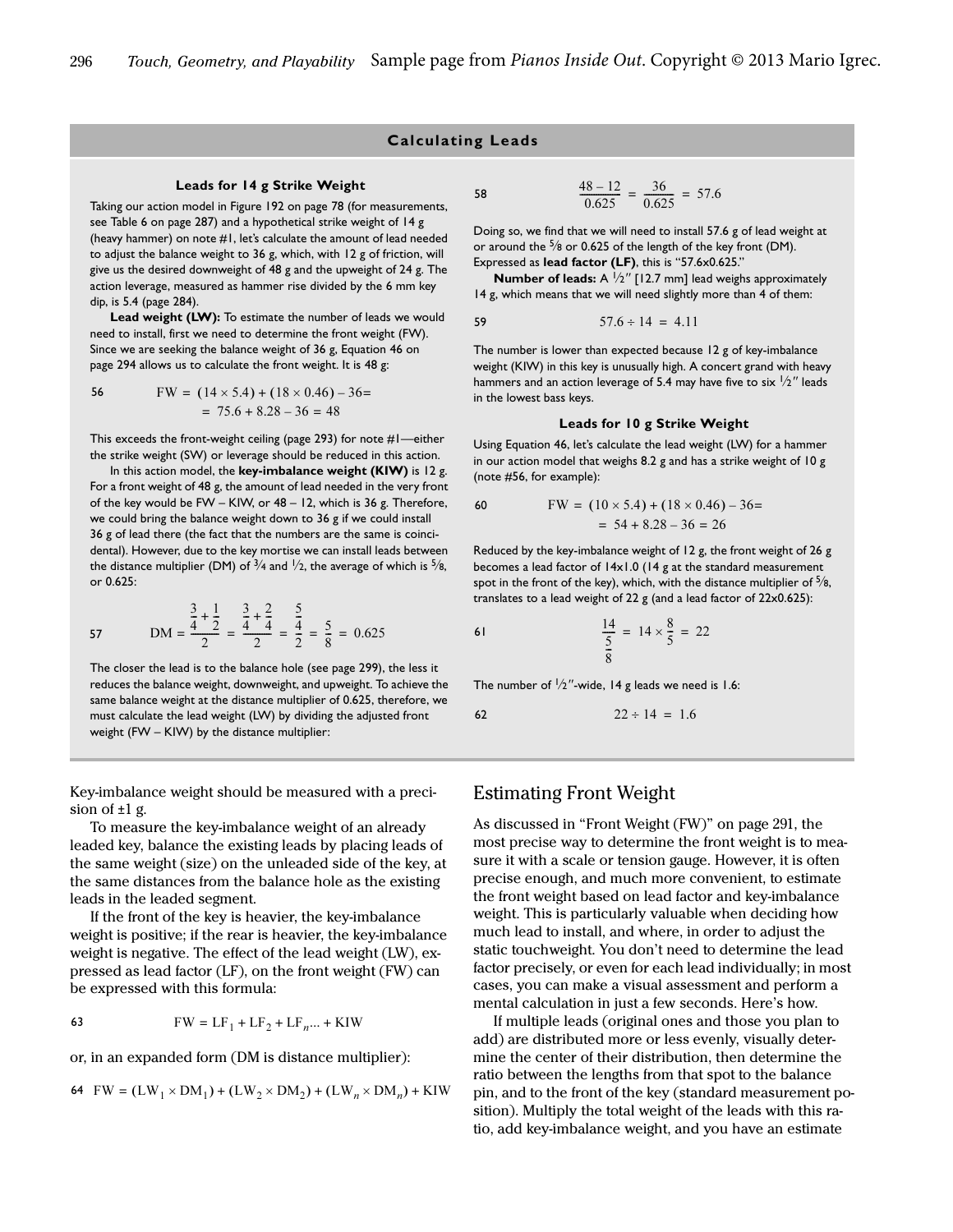of front weight that you can enter as a colored dot in the chart on [page 293](#page--1-4).

For example, if there will be three  $\frac{1}{2}$ " [12 mm] lead weights around the middle of the front segment of the key  $(1/2)$  or 0.5 of its length), you can assume that their combined lead factor is 42x0.5, or 21 (each lead weighs ca. 14 g, and  $14 \times 3 = 42^{320}$ ). Key-imbalance weight is usually a few grams, which you can estimate from experience or measure on an unleaded high treble key before you start the procedure. See ["Key-imbalance Weight \(KIW\)"](#page-6-0) above.<sup>321</sup>

The advantage of estimating front weight this way is that you need to measure only distance, not weight. When you get used to visually estimating the distance multiplier, you can be even faster than with the tension gauge. The immediacy of feedback allows you to address the causes of inconsistencies and unexpected trends without wasting any time.

#### Examples

The following examples illustrate how to calculate the front weight from the lead factor. The effective front segment of the key (from the balance hole to the standard measurement position) is 250 mm long. When front weight is measured without any leads in the key stick, the key tips toward the front with a key-imbalance weight of 5 g. The rear segment is 200 mm long, but this is irrelevant for these calculations.

Example 1. If three 14 g weights are placed in the front segment at 150, 175, and 200 mm from the balance hole, their lead factors (LF) are 14x0.6, 14x0.7, and 14x0.8. Adding them up and adding the key-imbalance weight (KIW) of 5 g gives you the approximate front weight (FW) of 34.4 g:

65 
$$
FW = (14 \times 0.6) + (14 \times 0.7) + (14 \times 0.8) + 5 =
$$

$$
= 8.4 + 9.8 + 11.2 + 5 = 34.4
$$

Example 2. If the leads are evenly spaced, as in Example 1, you can calculate their aggregate lead factor by adding up their lead weights and using as the distance multiplier an average distance of the entire group. For example, since the distance of the middle lead, or 175 mm, is the average distance of the three leads (and the distance multiplier is, therefore, 0.7) and the lead weight (LW) of the three leads is 42 g, their cumulative lead factor is 42x0.7. The front weight estimate remains the same as in Example 1: 34.4 g:

66 Approx. FW = 
$$
(42 \times 0.7) + 5 = 29.4 + 5 = 34.4
$$

Example 3. A 16 g lead is placed 75 mm from the balance hole in the front segment: because 75 mm is 30% of

321 Don't measure the KIW of the key C8, because its front is not notched to accommodate adjacent black keys, and has a higher KIW. 250 mm, its lead factor is 16x0.3. If this is the only lead in the key, the front weight is 9.8 g:

$$
67 \quad \text{FW} = (16 \times 0.3) + 5 = 4.8 + 5 = 9.8
$$

Example 4. If a single 10 g lead is placed 50 mm behind the balance hole, in the rear segment of the key, its distance multiplier is  $-0.2$  (50 mm  $\div$  250 mm), and the lead factor is  $10x-0.2$ . The front weight is 3 g:

$$
FW = (10 \times -0.2) + 5 = -2 + 5 = 3
$$

# Calculating the Number of Leads

To determine the number of **lead weights** that need to be installed in the front of the key, start by calculating the front weight and proceed according to the calculations on page 296. If our action model in Figure 192 on page 78 had a more realistic key-imbalance weight, for example 5 g instead of 12 g, a bass hammer with a strike weight of 14 g would require five to six lead weights, whereas a low treble hammer with a strike weight of 10 g would require two to three leads.

What is the **normal number of leads**? The amount of lead in keys affects the so-called front weight, which should be kept under the "ceiling" values proposed in the ["Front-Weight Worksheet"](#page--1-4) on [page 293](#page--1-4). In an action with an action leverage well matched to the hammer strike weight, that means no more than five  $\frac{1}{2}$ " leads in the bass, spread around the halfway point in the front of the key, three in the middle, and one or no leads in the top keys. If the leads are installed closer to the balance rail, one or two additional leads per key may be needed.

Spring-assisted wippens and other inertia-reducing devices [\(page 309\)](#page--1-9) can reduce the number of leads by one or two. For example, if we assume that the assist spring is set to eliminate the wippen radius weight of 18 g (reducing the touchweight by 9 g), we can remove the leveraged wippen radius weight ( $18 \times 0.47$ ) from Equation 56. This reduces the front weight from 49 to approximately 40 g:

$$
FW = (14 \times 5.4) - 35 =
$$
  
= 75.6 - 35 = 40

The key-imbalance weight (KIW) of 12 g means that the front weight (FW) of 40 g translates to 28 g of the needed lead weight (LW) at the distance multiplier (DM) of 1.0. Since we intend to install the leads around the distance multiplier of  $\frac{5}{8}$  (0.625), the removal of wippen radius weight (WW) by wippen-assist springs translates to the reduction in lead weight (LW) from 59.2 g to 44.8 g (lead factor becomes 44.8x0.625):

70 
$$
\frac{40 - 12}{\frac{5}{8}} = 28 \times \frac{8}{5} = 44.8
$$

As a result, the number of leads is reduced by one, from 4.2 (Equation 59) to 3.2:

$$
44.8 \div 14 = 3.2
$$

 $320$  To ease mental calculations, use 15 g, then deduct a little before multiplying.